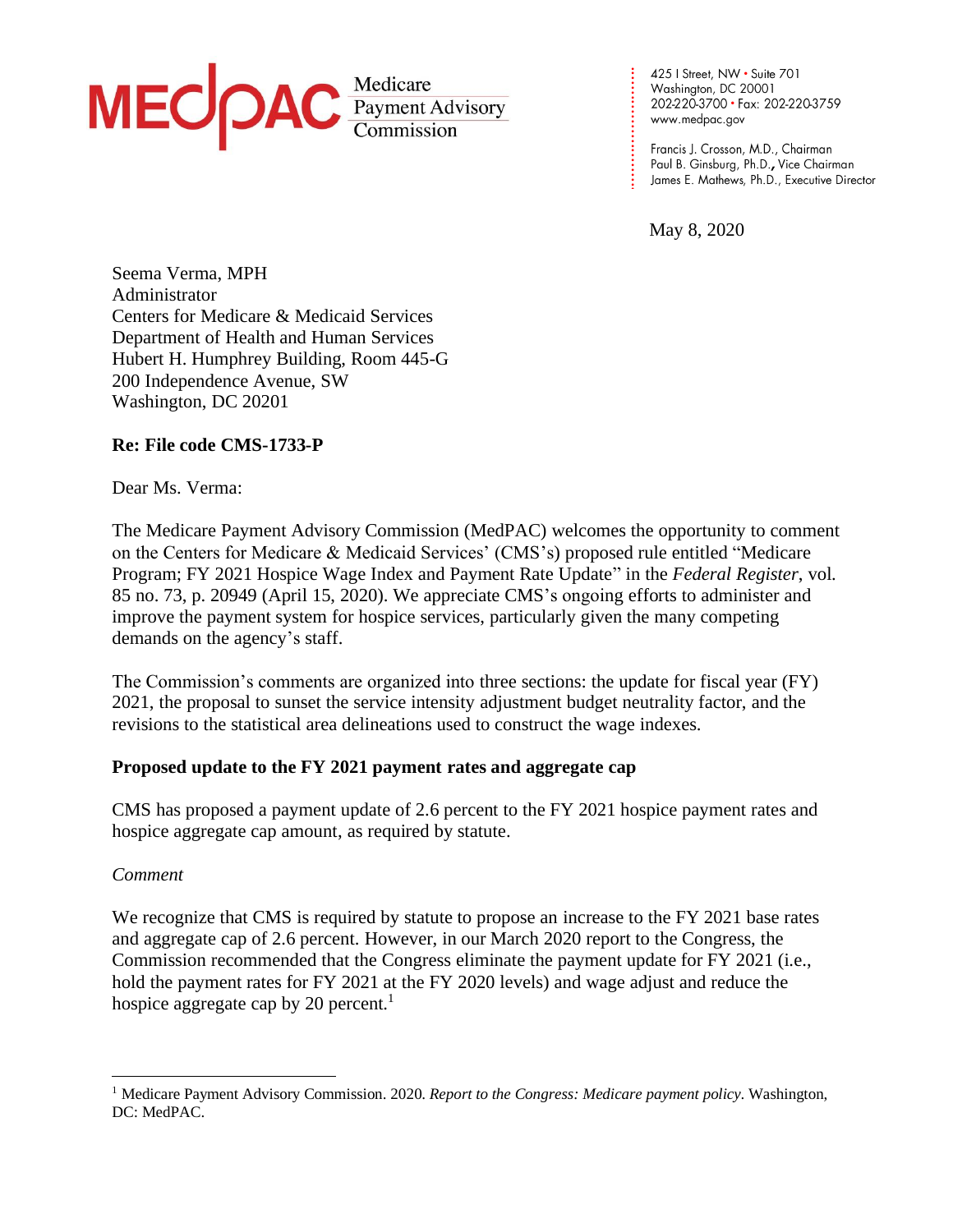In the March 2020 report, the Commission found that indicators of access to care were positive and the aggregate Medicare margin was strong. The number of hospice providers, number of beneficiaries enrolled in hospice, days of hospice care, and average length of stay increased in 2018. The rate of marginal profit was 16 percent in 2017. As the number of for-profit providers increased by 4 percent in 2019, access to capital appears strong. The aggregate Medicare margin in 2017 reached 12.6 percent—a 1.7 percentage point increase from the prior year. The projected 2020 margin is 12.6 percent.

Given the aggregate Medicare margin in the industry and the other positive payment adequacy indicators, the Commission concluded that the aggregate level of payments could be reduced and would still be sufficient to cover hospice providers' costs and preserve beneficiaries' access to care. In light of substantial variation in financial performance across providers, we developed a two-part recommendation to focus payment reductions on providers with the highest margins. The Commission recommended that the payment rates be unchanged in FY 2021 at the 2020 levels for all providers, and the hospice aggregate cap be reduced by 20 percent as a way to focus payment reductions on providers with disproportionately long stays and high margins. The recommendation would also wage adjust the hospice aggregate cap to make it more equitable across providers. Overall, this recommendation would bring aggregate payments closer to costs, would lead to savings for the Medicare program and taxpayers, and would be consistent with the Commission's principle that it is incumbent on Medicare to maintain financial pressure on providers to constrain costs.

## **Proposal to sunset the service intensity adjustment budget neutrality factor**

In 2016, CMS revised the structure of payments for hospice routine home care (RHC). These changes were directionally consistent with the Commission's 2009 recommendation to reform the hospice payment system. Effective 2016, CMS moved away from a single per diem payment rate for RHC to two per diem payment rates: a higher rate for days 1–60 and a lower rate for days 61 and beyond. In addition, CMS established service intensity adjustment (SIA) payments, as a way to increase payments for certain visits that occur in the last days of life. SIA payments are additional payments (compensated at an hourly rate) for registered nurse and social worker visits that occur during the last seven days of life for patients receiving RHC. To maintain budget neutrality of SIA payments in 2016, CMS estimated the expected amount of SIA payments for 2016 using 2014 claims data. CMS then reduced the 2016 RHC base rates for days 1–60 and days 61 and beyond by two SIA payment budget neutrality factors (SBNFs) to account for the expected amount of SIA payments that would occur during those periods of the hospice episode. Each year since 2016, CMS has revised the SBNFs using the most recent complete claims data available to help ensure SIA payments remain budget neutral going forward.

In this rule, CMS is proposing to sunset the SBNFs beginning FY 2021. CMS stated that the magnitude of the SBNFs have been minor and proposed to discontinue the SBNFs to simplify rate setting. In the proposed rule, CMS provided the SBNF adjustments over time (Table 1).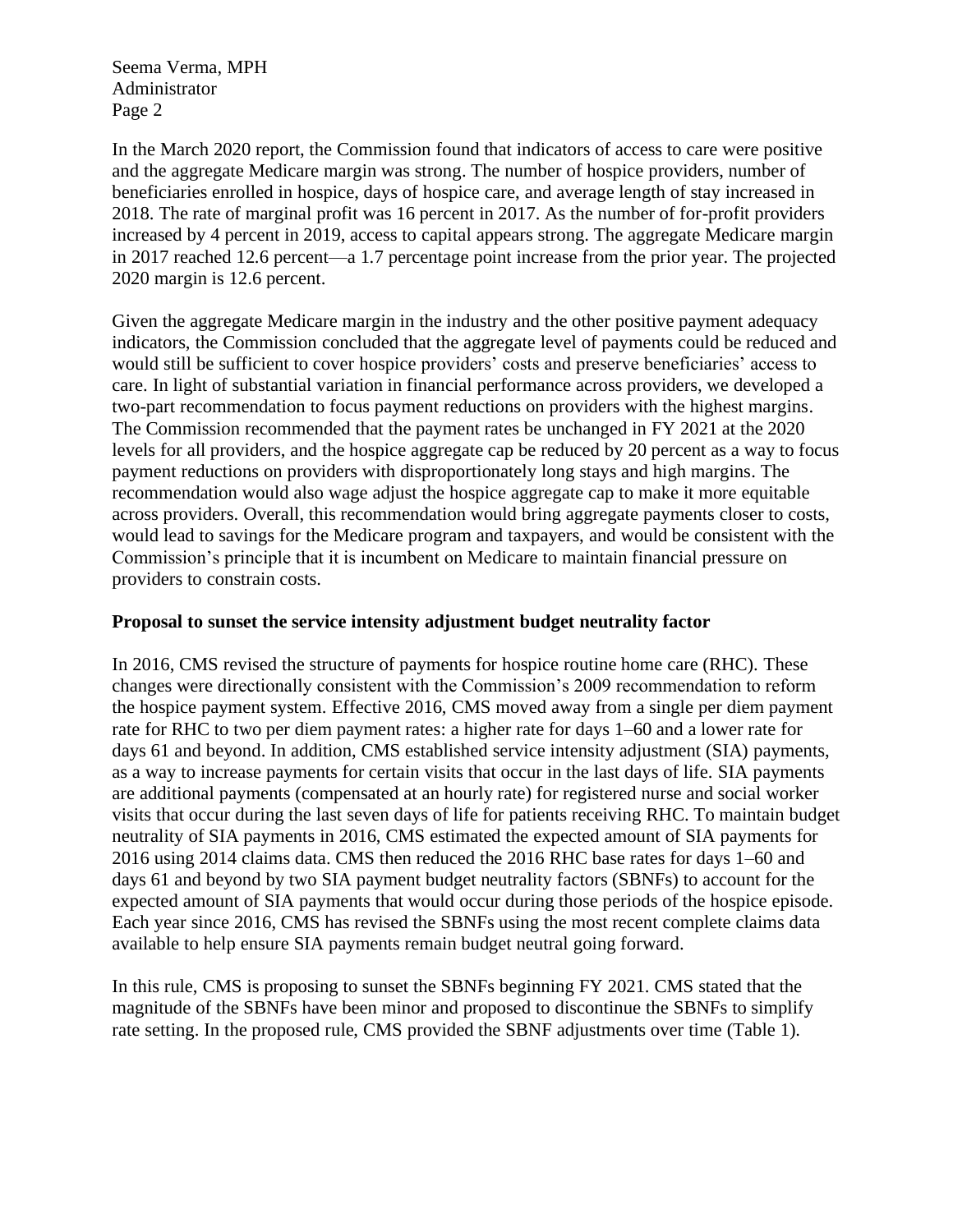|         | Days $1-60$ | Days $61+$ |
|---------|-------------|------------|
| FY 2016 | 0.9806      | 0.9957     |
| FY 2017 | 1.0000      | 0.9999     |
| FY 2018 | 1.0017      | 1.0005     |
| FY 2019 | 0.9991      | 0.9998     |
| FY 2020 | 0.9924      | 0.9982     |

|  | Table 1. Service intensity adjustment budget neutrality factors, 2016-2020 |  |  |
|--|----------------------------------------------------------------------------|--|--|
|  |                                                                            |  |  |

Note: FY (fiscal year).

Source: FY 2021 hospice proposed rule.

## *Comment*

The Commission does not support CMS's proposal to sunset the SBNFs and believes the SBNF recalibration should continue on an annual basis. Consistent with our comments on the FY 2016 hospice proposed rule, we continue to believe that the SBNFs serve an important purpose, which is to retain budget neutrality going forward if visits in the last seven days of life increase. As we have noted over the years, data suggest that some hospice beneficiaries are not receiving visits in the last days of life, and it may be appropriate that visits in the last days of life increase. Although the provision of visits in the last seven days of life was relatively stable between 2015 and 2018, there is uncertainty about future trends. In August 2019, CMS added to Hospice Compare a measure of the percentage of patients who received at least one visit during the last three days of life from a registered nurse or other clinician. The visibility of the Hospice Compare data may lead to changes in practice patterns. In addition, beginning FY 2020, CMS increased the SIA payment rate for visits in the last seven days of life by 40 percent. It remains to be seen whether the increased payment rate will spur additional provision of visits at the end of life. If visits in the last days of life increase, the SBNFs will help ensure that the increased payments are budget neutral by reducing the two RHC per diem rates to compensate. Given that the two RHC per diem payment rates are substantially above hospice providers' estimated costs, we believe it is especially important that CMS retain its ability to ensure that the SIA payments do not lead to further widening of the gap between RHC payments and costs.

If CMS wishes to simplify rate setting, an alternative approach CMS could consider is to shift from the use of two SBNFs for days 1–60 and days 61+ to a single SBNF applied to both RHC per diem rates. In addition to reducing the number of adjustments calculated each year, this approach would have the benefit of modestly increasing payments for days 1–60 and reducing payments for days 61 and beyond. Given that long hospice stays are currently more profitable than short stays, an increase in the payment rate for days 1–60 and a decrease in the payment rate for days 61 and beyond would be a step toward improving payment accuracy.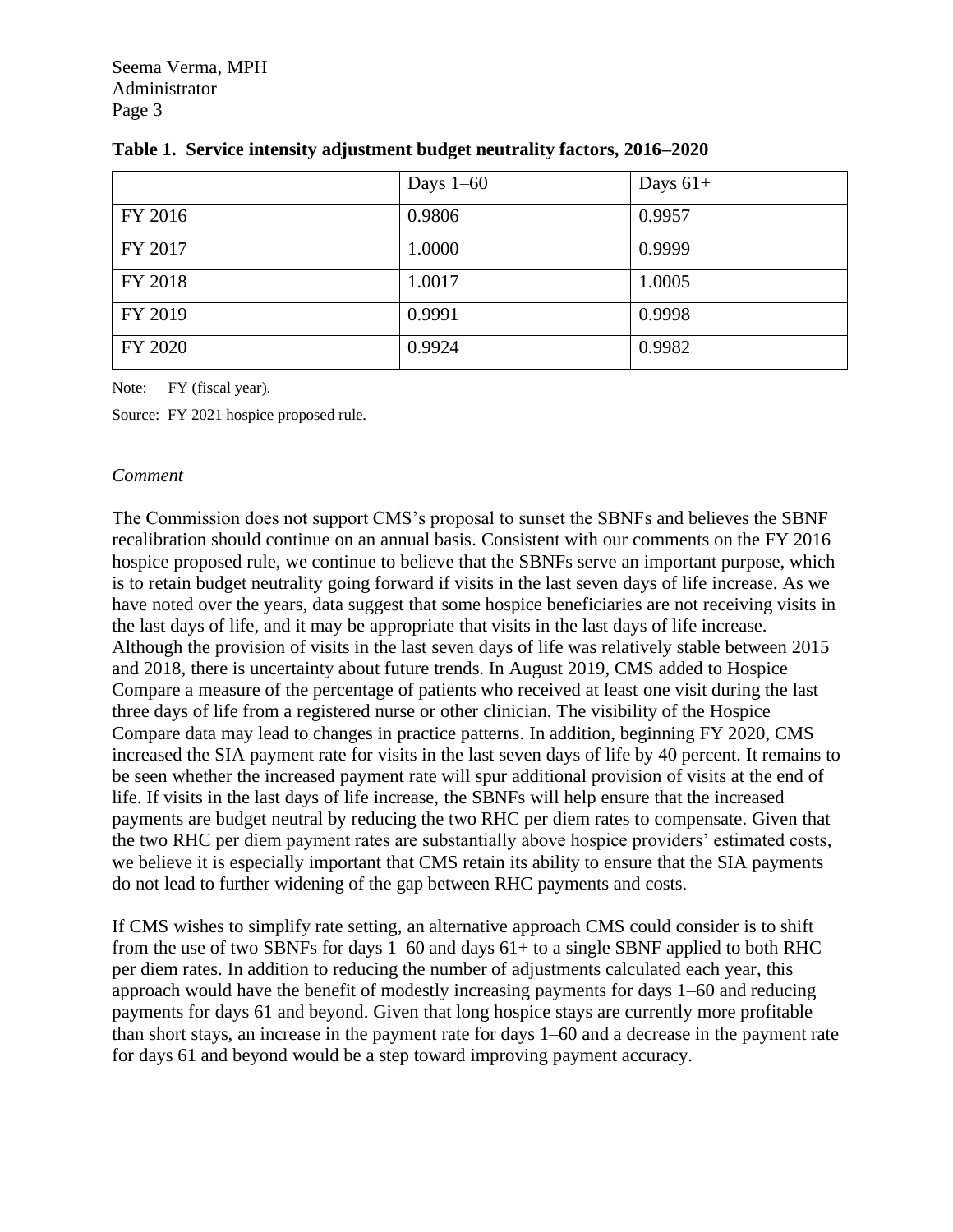# **Adoption of the Office of Management and Budget's (OMB's) geographic area delineations to establish the wage indexes**

The payment rates for each hospice are adjusted to reflect the relative differences in area wage levels using geographic areas (called core-based statistical areas, or CBSAs) delineated by the Office of Management and Budget. Periodically, OMB revises the delineations and CMS adopts them in establishing the wage index values. On September 14, 2018, OMB published an updated set of delineations that included the creation of new CBSAs, the splitting of some existing CBSAs, and changes in the designation of some areas from rural to urban and from urban to rural. In previous adoptions of OMB's revised delineations, CMS has included a one-year transition that blended old and new wage index values to avoid large changes to the wage index values.

Consistent with prior actions, this year CMS proposes to adopt the most recent delineations of geographic areas and include a one-year transition. This year, however, CMS proposes to take a different approach to the one-year transition. CMS proposes to limit the reduction to any wage index value to 5 percent in one year, thus mitigating the impact on hospices whose wage index values will decrease. CMS proposes to allow hospices whose relative index values would increase to receive the full benefit of the increased wage index value. The adoption of the new wage index values would be done in a budget-neutral manner.

## *Comment*

The Commission supports the adoption of the new delineations of the geographic areas and the use of a one-year transition to ease the impacts of changes to the wage index values. Regarding the limit on decreases to the wage index values, the Commission supports eliminating wage index changes of more than 5 percent in one year. However, the Commission believes the limit should apply to both increases and decreases in the wage index, not just to decreases. This way, no provider would have its wage index value increase or decrease by more than 5 percent for FY 2021. Consistent with CMS's proposed approach, the implementation of the revised relative wage index values (where changes are limited to plus or minus 5 percent) should be done in a budget-neutral manner.

The Commission also reiterates its recommendations on wage index reform included in the Commission's 2007 report to the Congress.<sup>2</sup> We recommended that the Congress repeal the existing hospital wage index and instead implement a market-level wage index for use across other prospective payment systems, including certain post-acute care providers. Specifically, our recommended wage index system would:

- use wage data from all employers and industry-specific occupational weights,
- adjust for geographic differences in the ratio of benefits to wages,

<sup>2</sup> Medicare Payment Advisory Commission. 2007. *Report to the Congress: Promoting greater efficiency in Medicare*. Washington, DC: MedPAC.